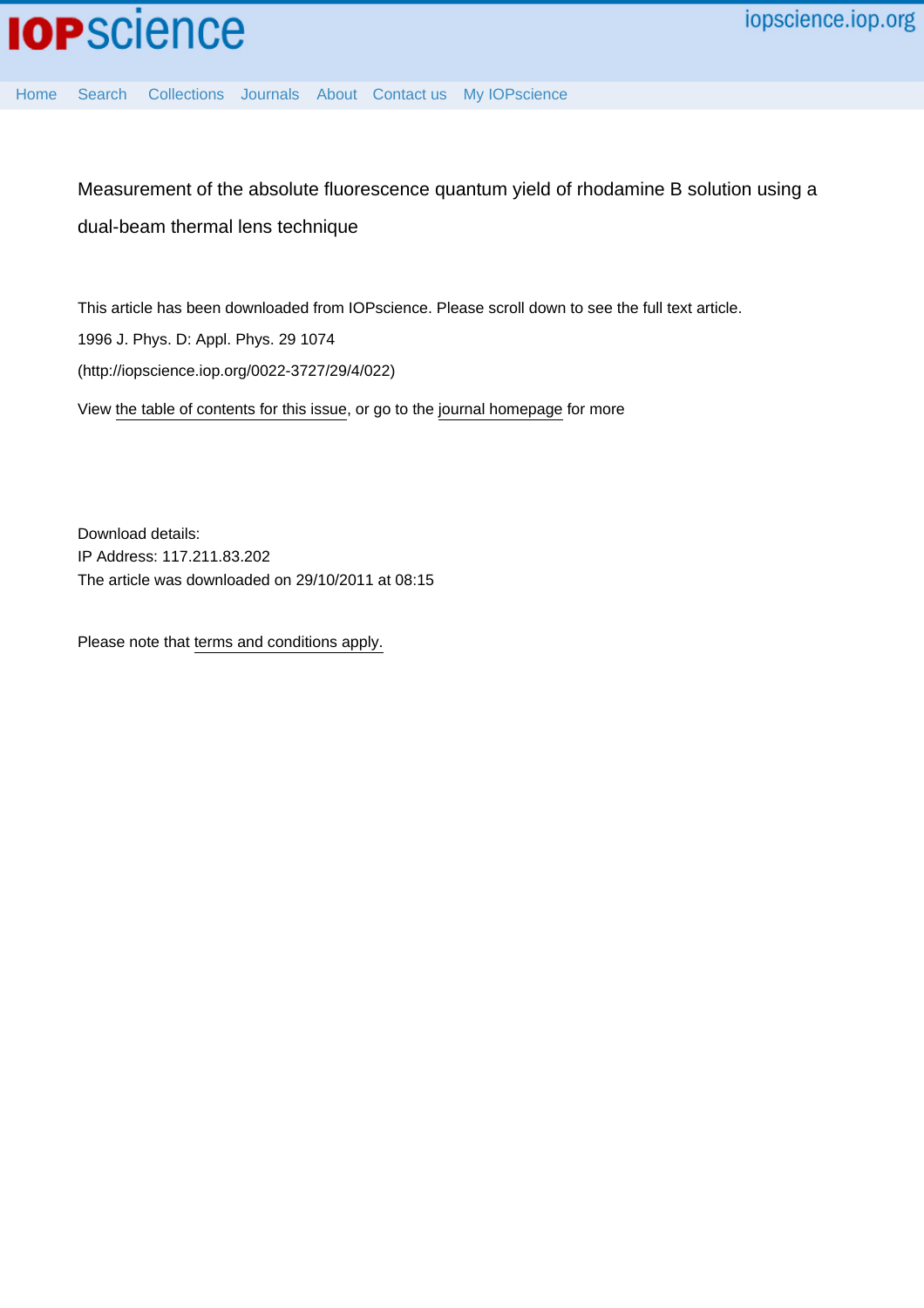# **Measurement of the absolute fluorescence quantum yield of rhodamine B solution using a dual-beam thermal lens technique**

## **C V Bindhu, S S Harilal, Geetha K Varier, Riju C Issac, V P N Nampoori and C P G Vallabhan**

Laser Division, International School of Photonics, Cochin University of Science & Technology, Cochin 682022, India

Received 3 July 1995, in final form 13 November 1995

**Abstract.** The dual-beam thermal lens technique has been found to be very effective for the measurement of fluorescence quantum yields of dye solutions. The concentration-dependence of the quantum yield of rhodamine B in methanol is studied here using this technique. The observed results are in line with the conclusion that the reduction in the quantum yield in the quenching region is essentially due to the non-radiative relaxation of the absorbed energy. The thermal lens has been found to become abberated above 40 mW of pump laser power. This low value for the upper limit of pump power is due to the fact that the medium is a resonantly absorbing one.

#### **1. Introduction**

Knowledge of the fluorescence quantum efficiencies of organic dyes and their concentration-dependence is essential for selecting efficient laser media. Even after making the various corrections for system geometry, re-absorption, polarization and so on, the accuracy of the quantum yield values obtained from photometric measurements is rather poor (Demas and Crosby 1971). In order to evaluate absolute quantum efficiency, we have to consider both the radiative and the non-radiative processes occurring in the medium. Because the contribution from non-radiative processes is not directly measurable using the traditional optical detection methods, thermooptic techniques have been adopted recently for this purpose (Shen and Snook 1989a, Patel and Tam 1981). Quite recently we measured absolute quantum yields of fluorescence emission from laser dyes using a photoacoustic technique (Sathy *et al* 1990).

The thermal lens effect (Rasheed *et al* 1987, Bindhu *et al* 1995) is one of the thermo-optical methods usually employed for measurements in the very-low-absorption limit. This effect can be observed using moderate laser intensities in media with absorption coefficients as low as  $10^{-7}$  cm<sup>-1</sup> (Hue and Whinnery 1973). Formation of a thermal lens or thermal blooming occurs when energy absorbed from a Gaussian beam produces a local heating within the absorbing medium around the beam axis. In such experiments, the sample is exposed to a laser beam, with  $TEM_{00}$  mode, which has a Gaussian beam profile and causes excitation of the molecules along the beam path. This excitation may be due to single-photon or multiphoton absorption processes. Thermal relaxation of the excited molecules dissipates heat into the surroundings, thereby creating a temperature distribution which in turn produces a refractive index gradient normal to the beam axis within the medium. This acts as a diverging lens called a thermal lens (TL). Most liquids produce a diverging lens since they have a negative temperature coefficient of refractive index.

In this paper we demonstrate that TL techniques can be very effectively employed to study the optical processes in highly fluorescing materials. For fluorescent materials, the TL effect is sensitive to the fluorescence efficiency which means that any change in the emission characteristics will directly influence the magnitude of the TL signal. The variations in quantum yields of highly fluorescent materials can be effectively studied by this method because of the relatively large changes occurring in the TL signal compared to that in the fluorescence output, especially in the high-concentration limit. Conventional fluorescence quantum yield measurements require the use of accurate luminescence standard samples and comparison of the given samples with a standard one. The TL method offers significant advantages over conventional methods because absolute values of quantum yield can be measured and no standard sample is necessary (Shen and Snook 1989b, Brannon and Magde 1978). However, in a strongly absorbing medium there exists an upper limit for pump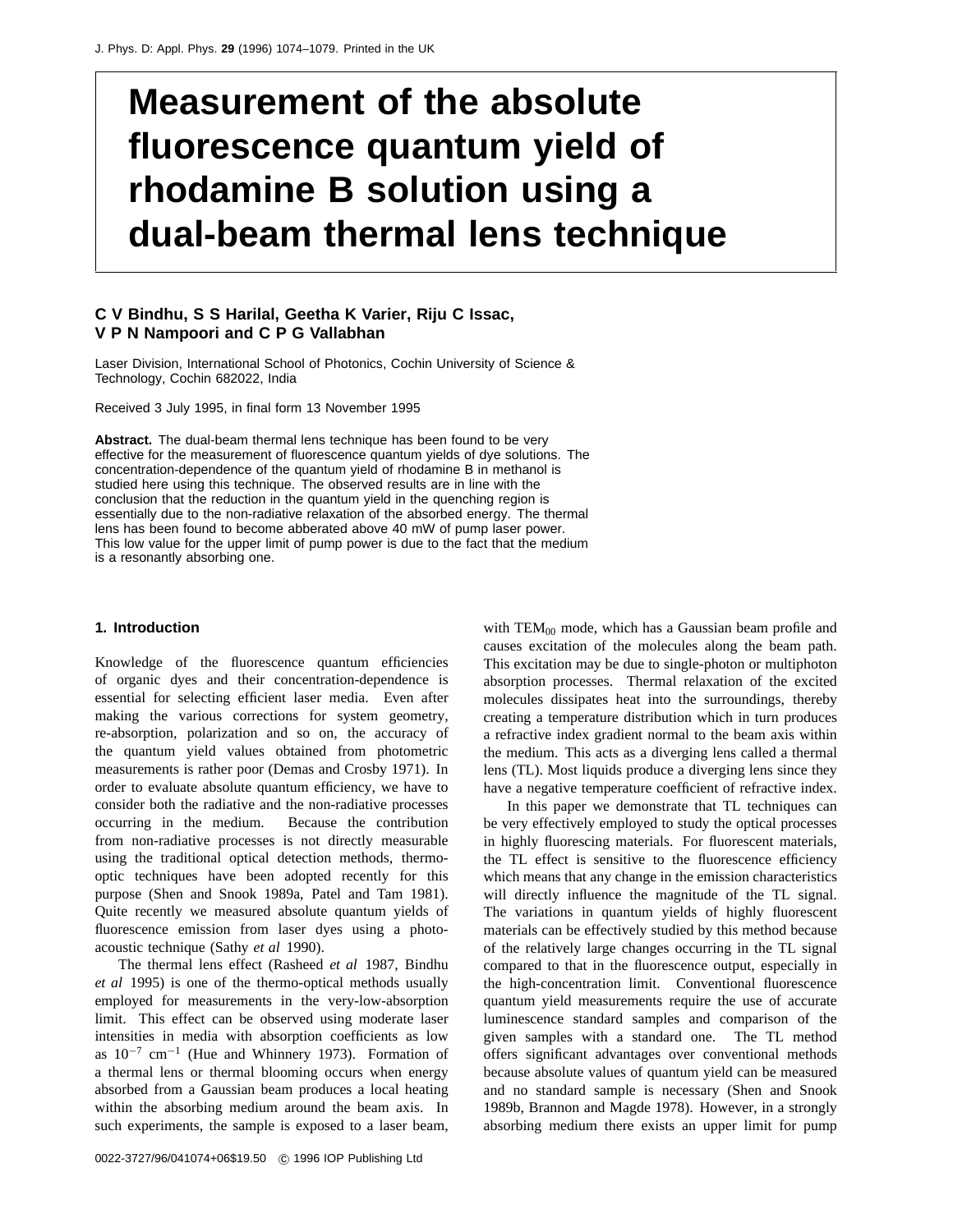

**Figure 1.** A schematic diagram of the experimental set-up: L1, argon ion laser; PM, power meter; L, lens; D, dichroic mirror; S, sample cell; L2, helium–neon laser; F, filter; BS, beam splitter; R, reflector; LIA, lock-in amplifier; and MPS, monochromator–PMT assembly.

beam power which gives a noise-free TL signal when a dual-beam TL technique is employed. Our results show that, above 40 mW of pump power, the thermal lens becomes abberated due to resonant absorption and appreciable heat generation due to non-radiative transitions.

#### **2. Theory**

The method is based on the principle of energy conservation. If  $I_0$  is the power of the incident excitation beam and  $I_t$  is the power of the transmitted beam, then the absorbed power is the sum of the luminescence emission power  $I_l$  and the thermal power degraded to heat  $I_{th}$ , provided that no photochemical reaction occurs. Hence

$$
I_0 = I_{th} + I_l + I_t \tag{1}
$$

so that the transmission ratio is given by

$$
T = I_t/I_0 \tag{2}
$$

and the absorbance

$$
A = 1 - T.\t\t(3)
$$

Thus the absorbed power is given by

$$
AI_0 = I_{th} + I_l. \tag{4}
$$

In the case of a totally fluorescence-quenched sample we can consider the entire excitation energy to be converted into non-radiative relaxation processes and hence the fluorecence quantum yield  $(Q_f)$  is given by (Brannon and Magde 1978)

$$
Q_f = \frac{I_l}{A I_0} \frac{\lambda_f}{\lambda} = \left(1 - \frac{I_{th}}{I_\alpha}\right) \frac{\lambda_f}{\lambda} \tag{5}
$$

where  $I_{\alpha} = A I_0$  and the ratio of the fluorescence peak wavelength *λf* to the excitation wavelength *λ* takes account of the Stokes shift. *Ith* is directly proportional to the TL signal  $\eta$  and  $I_\alpha$  is proportional to the

TL signal  $\eta_{\alpha}$  corresponding to the concentration at which the fluorescence intensity is quenched completely. By knowing  $\lambda_f$ ,  $\eta$  and  $\eta_\alpha$  one can directly calculate the quantum efficiency  $Q_f$  from

$$
Q_f = \frac{\lambda_f}{\lambda} \left( 1 - \frac{\eta}{\eta_\alpha} \right).
$$

The thermal lens signal  $\eta$  has been measured using the standard technique available in the literature (Hue and Whinnery 1973). The TL signal is taken as the variation of light intensity at the centre of the probe beam (the He–Ne laser beam) arising due to the thermal lensing effect in the medium.

#### **3. Experimental**

The experimental set-up (figure 1) for the present dual-beam TL study is almost identical to that reported previously (Fang and Swofford 1983) with minor variations in the detection part. The 514 nm excitation from an argon ion laser (Spectra Physics, Model 171) is used as the pump source to generate the TL in the medium. Radiation of wavelength 632 nm from a low-power intensity-stabilized He–Ne laser source (5 mW, Spectra Physics) is used as the probe beam. The pump beam is intensitymodulated at 7.5 Hz using a mechanical chopper. A solution of rhodamine B in methanol in a quartz cuvette  $(1.3 \text{ cm} \times 0.7 \text{ cm} \times 3 \text{ cm})$  is kept in the pump beam's path. The He–Ne laser beam (the probe beam) is made to pass collinearly through the sample with the help of a dichroic mirror. A filter is placed in the path of the emergent beams which allows only the 632 nm wavelength to reach the detector, where the tip of an optical fibre serves as the detector head with a finite aperture. The multimode fibre which also acts as a pin hole is mounted on an *X*–*Y* –*Z* translator. After passing through the fibre the signal enters a monochromator–photomultiplier tube (PMT) assembly (which provides further filtering) and the signal is processed using a digital lock-in amplifier (Stanford SR 850)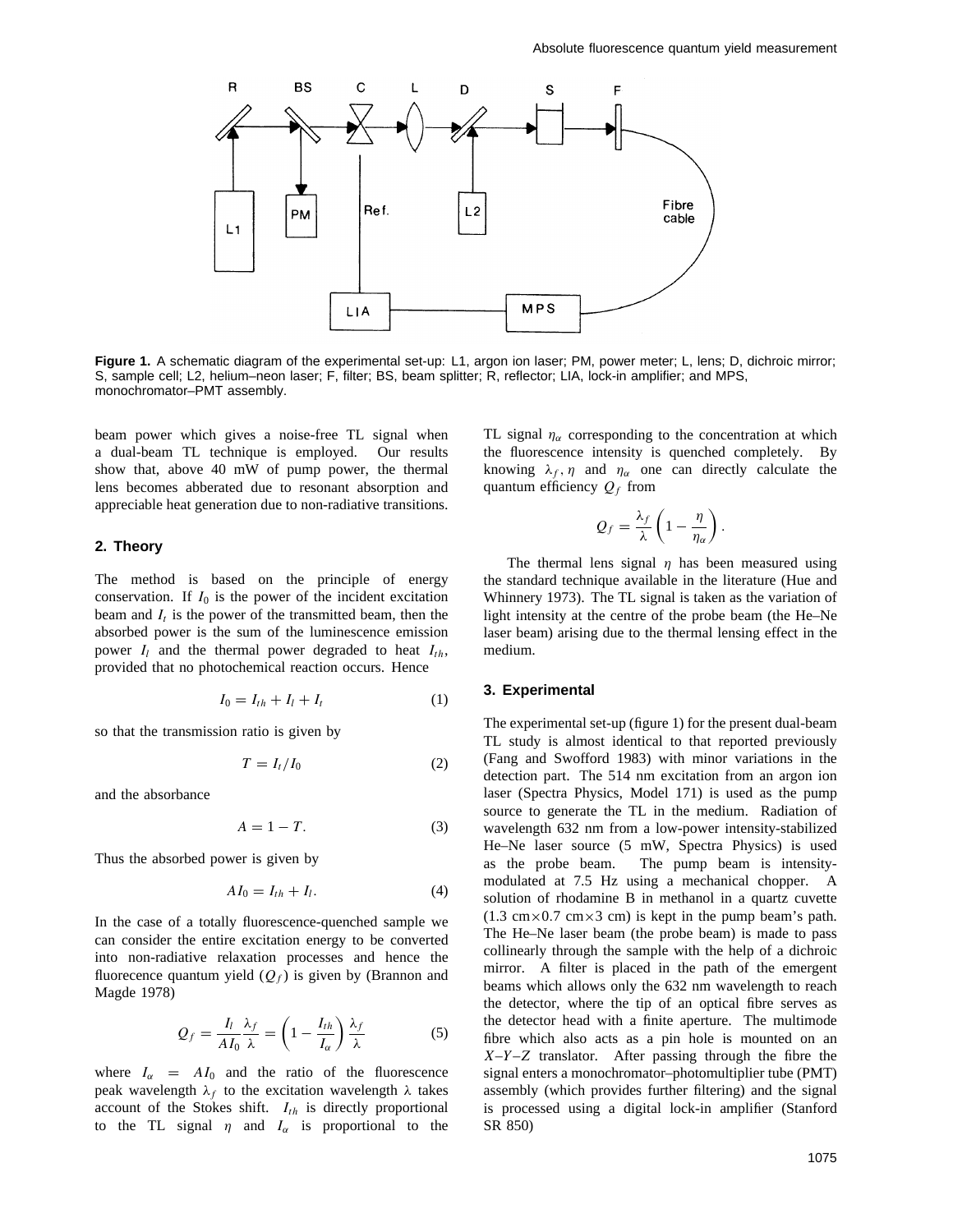

**Figure 2.** Absorption spectra for rhodamine B in methanol for concentrations (a) 8*.*<sup>6</sup> <sup>×</sup> <sup>10</sup>−<sup>4</sup> and (b) 8*.*<sup>6</sup> <sup>×</sup> <sup>10</sup>−<sup>6</sup> mol l−1.

For the fluorescence study, the front surface emission is collected and focused by a lens on to the aperture formed by the tip of another optical fibre attached to the entrance slit of a 1 m Spex monochromator which is coupled to a PMT having an S20 cathode. The PMT output is fed to a photon counter (SR 400) which is coupled to a PC/AT for data processing. The emission is wavelength-scanned in the desired region (540–670 nm). The emission shows the characteristic fluorescence spectrum.

### **4. Results and discussion**

The fluorescence yield and lasing efficiency of a dye medium depend on various parameters like solute–solvent interaction, intersystem crossing, excited state absorption (ESA), two-photon absorption (TPA) and radiative and non-radiative relaxation cross sections. Most of the above-mentioned phenomena depend critically on dye concentration and pump intensity.

The absorption spectrum of methanol shows that it has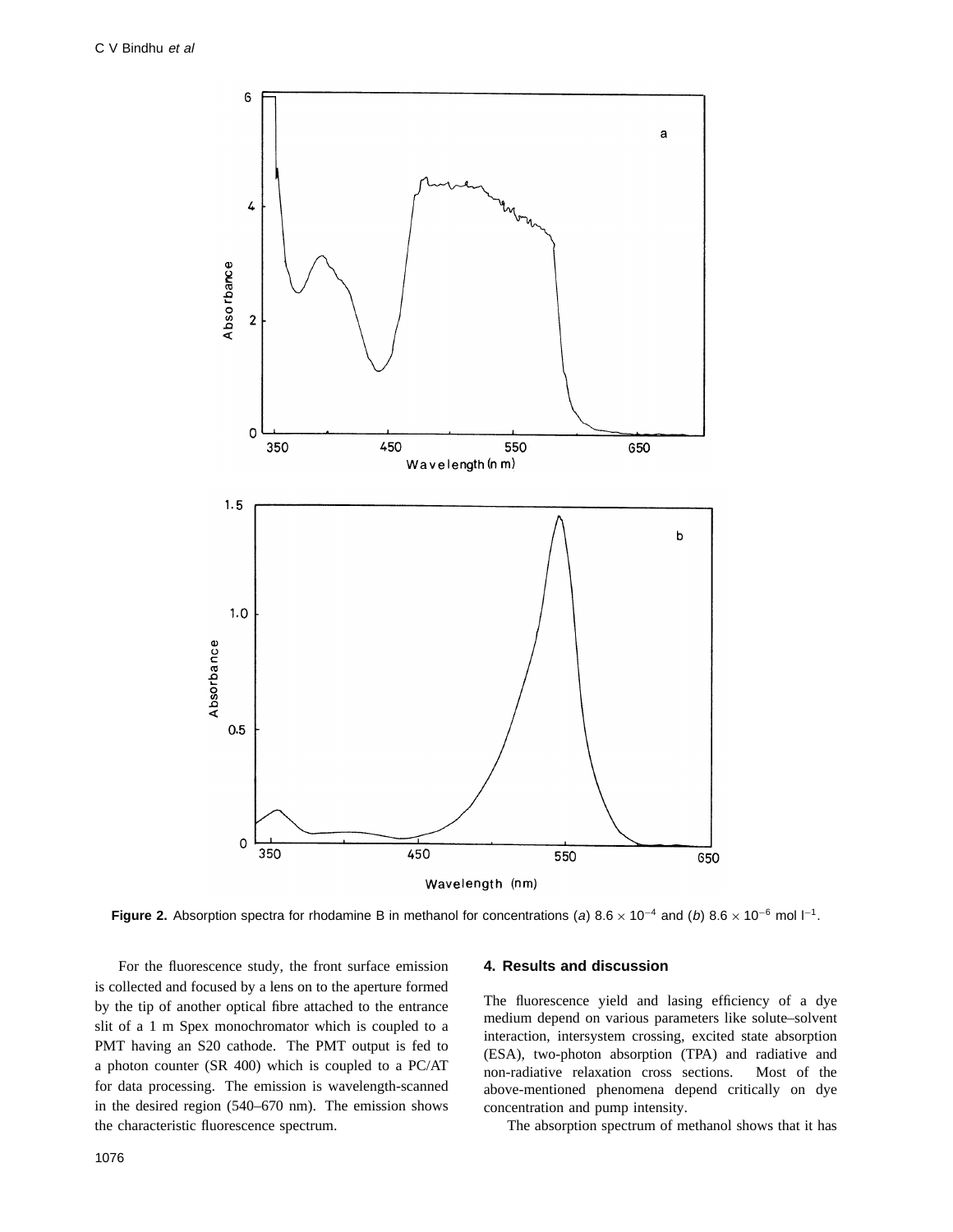

**Figure 3.** The variation in thermal signal strength with laser power for concentrations (○) 8.6  $\times$  10<sup>-4</sup> and (□)  $8.\bar{6} \times 10^{-6}$  mol  $1^{-1}$ .



**Figure 4.** The dependence of peak fluorescence wavelength on concentration.

very low absorption at 514 nm and hence any TL effect due to methanol can be neglected. The absorption spectra of rhodamine B in methanol for concentrations of 8*.*6×10−<sup>4</sup> and  $8.6 \times 10^{-6}$  mol 1<sup>-1</sup> are given in figure 2. From these spectra it is clear that absorption at 632 nm is very small and hence any perturbation due to the probe beam can be neglected.

An accurately weighed amount of rhodamine B (Exciton) was dissolved in spectroscopic grade methanol to give a concentration of  $3.47 \times 10^{-3}$  mol  $1^{-1}$ . From this stock solution, sample solutions with different concentrations were prepared. The TL signal strength was measured in the dye solution in the concentration range  $3.47 \times$  $10^{-3}$  to  $8.7 \times 10^{-6}$  mol 1<sup>-1</sup>. The dependence of the TL signal on laser power is given in figure 3, which shows an almost linear relationship. The dependence of the TL signal at powers greater than 40 mW has not been studied since aberrational effects begin to appear at these

power levels. The concentration-dependence of the peak fluorescence wavelength is shown in figure 4, which shows a characteristic Stokes shift, as discussed earlier in the literature (Drexhage 1977).

Figure 5 shows the variation of quantum yield obtained in TL measurements using equation (5) for rhodamine B in methanol as a function of concentration (laser power 30 mW). It clearly reveals a decrease in fluorescence quantum yield  $Q_f$  at higher concentrations. This is a direct indication that non-radiative processes become significant at higher concentrations and contribute to enhanced thermal lensing. The rapid decrease in  $Q_f$  at higher concentrations can be attributed mainly to the formation of dimers and higher aggregates which have zero or very small fluorescence quantum yield. The competition between increasing dimer absorption and decreasing monomer absorption at 514 nm with increasing concentration plays a comaprable (or even greater) role than does direct self-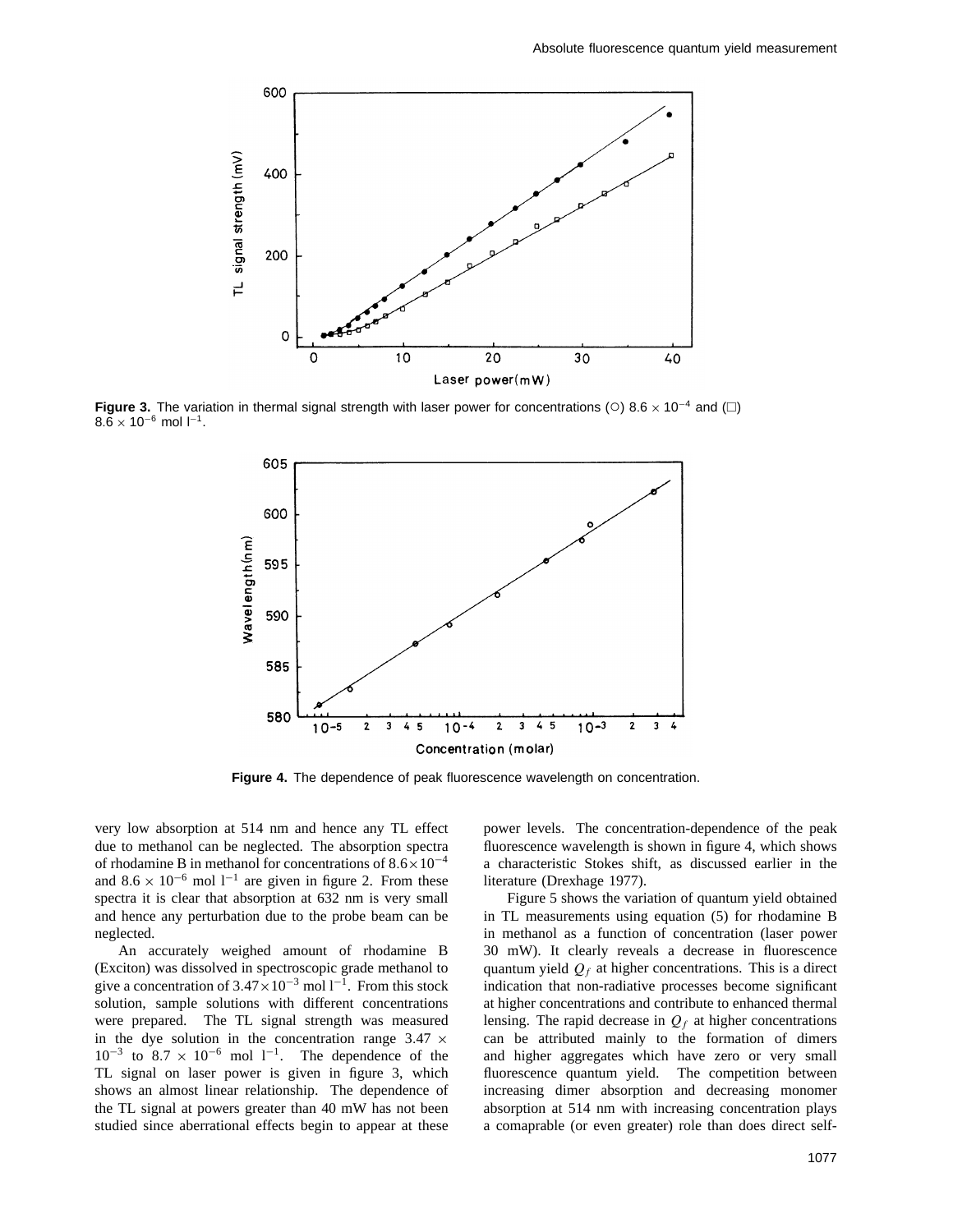

**Figure 5.** The variation in quantum yield of rhodamine B in methanol with concentration.



**Figure 6.** The variation in quantum yield of rhodamine B in methanol with laser power (concentration  $8.6 \times 10^{-6}$  mol  $1^{-1}$ ).

quenching of fluorescence in the decrease in quantum efficiency. The role of triplet state absorption is also important in this connection (Schafer 1977). Figure 6 shows the variation of  $Q_f$  with laser power. From this it can be seenthat  $Q_f$  is independent of pump laser power up to 40 mW.

The quantum yield closely depends on the environment of the fluorescing molecule, and on processes like internal non-radiative conversion  $(S_1 \rightarrow S_0)$ , intersystem crossing  $(S_1 \rightarrow T_1)$ , excited singlet state absorption (ESA) and aggregation of dye molecules. These are strongly dependent on excitation source, solvent characteristics and the concentration of the dye solution (Drexhage 1977). It is well known that xanthene dyes like rhodamine B form stable ground state dimers and higher aggregates in aqueous and alcoholic solutions (Lopezarbeloa *et al* 1988, Selanger *et al* 1977, Selwyn and Steinfeld 1972) and the decrease in fluorescence quantum efficiency at higher

1078

concentration is caused by Förster-type energy transfer (electric dipole–electric dipole interaction) to dimers (Penzkofer and Lu 1986, Penzkofer and Leupacher 1987). Such aggregation/complexation effects alter the absorption characteristics of the solution at different concentrations (figures  $2(a)$  and  $(b)$ ). The equilibrium between monomers and dimers shifts to the side of the latter with increasing concentration and, at  $10^{-3}$  mol  $1^{-1}$  concentration, the dimerization of dyes like rhodamine B and rhodamine 6G is severe enough to prevent laser action (Drexhage 1977) unless de-aggregating agents like hexafluoroisopropanol or ammonyx LO are added to the solution. In the present case no such de-aggregating agents were added and hence a significant reduction in fluorescence quantum yield can be expected due to dimerization at higher concentrations. Our results indeed show such a decrease in quantum yield as the concentration is increased and finally reaches the limit corresponding to fluorescence quenching.

#### **5. Conclusion**

A dual-beam thermal lens technique has been found to be useful to study the concentration-dependence of the quantum yield of rhodamine B in methanol. The results clearly show that the quantum yield decreases with increasing concentration within the range  $3.47 \times 10^{-4}$ to 8.7  $\times$  10<sup>-6</sup> mol 1<sup>-1</sup>. For fluorescing materials like rhodamine B, the thermal lens method is suitable for quantum efficiency calculation since it requires no standard and is very convenient and useful, especially at higher concentrations, namely near fluorescence quenching.

#### **Acknowledgments**

The authors are grateful to the Department of Science and Technology, Government of India for financial assistance. CVB and RCI are grateful to the University Grant Commission, New Delhi for their research fellowships and